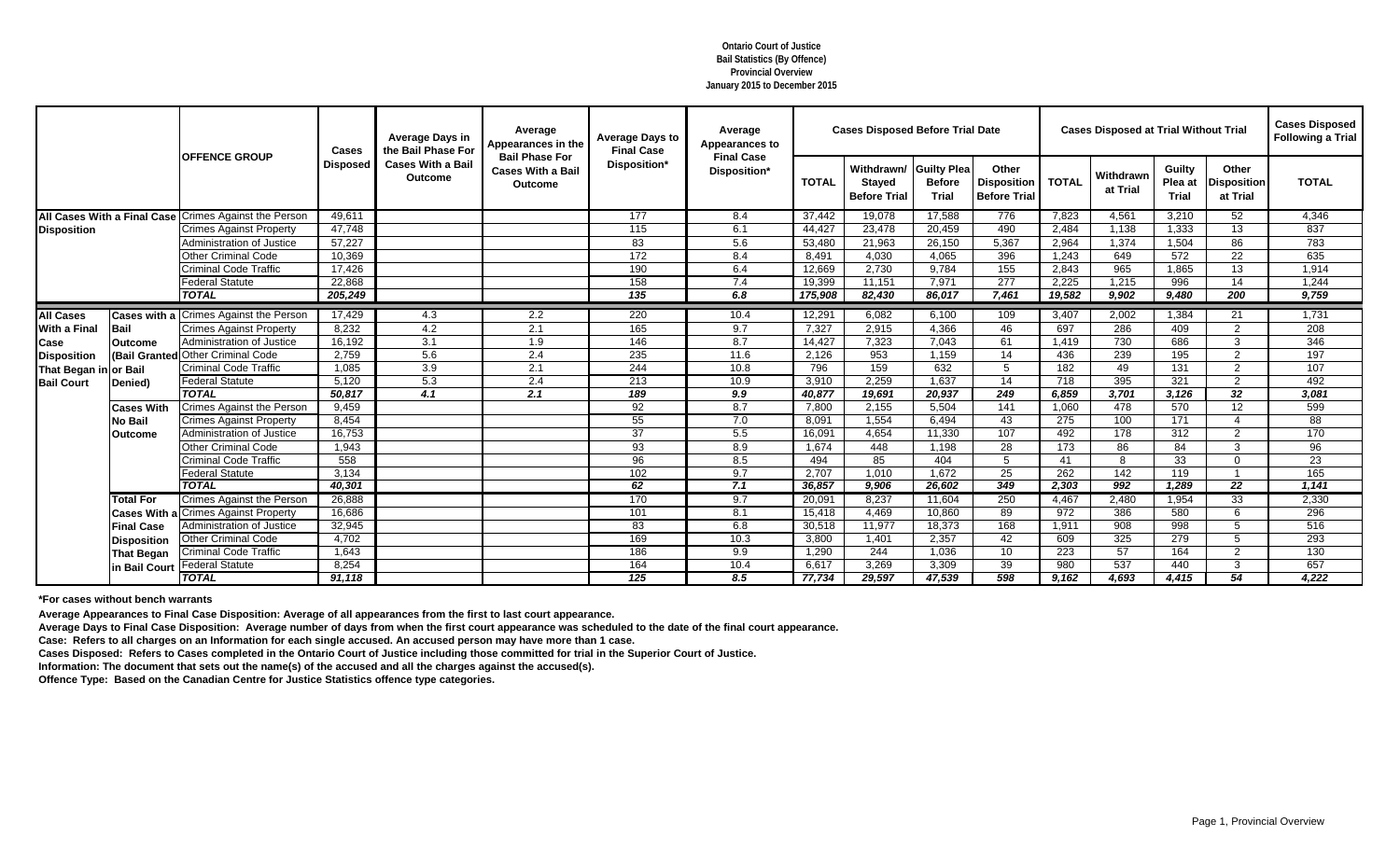|                       |                    |                                                       | <b>Cases</b>     | <b>Average Days in</b><br>the Bail Phase For | Average<br>Appearances in the                                       | <b>Average Days to</b><br><b>Final Case</b> | Average<br><b>Appearances to</b>  |              | <b>Cases Disposed Before Trial Date</b>            |                                                     |                                                    |              | <b>Cases Disposed at Trial Without Trial</b> |                                   |                                         | <b>Cases Disposed</b><br><b>Following a Trial</b> |
|-----------------------|--------------------|-------------------------------------------------------|------------------|----------------------------------------------|---------------------------------------------------------------------|---------------------------------------------|-----------------------------------|--------------|----------------------------------------------------|-----------------------------------------------------|----------------------------------------------------|--------------|----------------------------------------------|-----------------------------------|-----------------------------------------|---------------------------------------------------|
|                       |                    | <b>OFFENCE GROUP</b>                                  | <b>Disposed</b>  | <b>Cases With a Bail</b><br><b>Outcome</b>   | <b>Bail Phase For</b><br><b>Cases With a Bail</b><br><b>Outcome</b> | Disposition*                                | <b>Final Case</b><br>Disposition* | <b>TOTAL</b> | Withdrawn/<br><b>Stayed</b><br><b>Before Trial</b> | <b>Guilty Plea</b><br><b>Before</b><br><b>Trial</b> | Other<br><b>Disposition</b><br><b>Before Trial</b> | <b>TOTAL</b> | Withdrawn<br>at Trial                        | Guilty<br>Plea at<br><b>Trial</b> | Other<br><b>Disposition</b><br>at Trial | <b>TOTAL</b>                                      |
|                       |                    | All Cases With a Final Case Crimes Against the Person | 7,483            |                                              |                                                                     | 163                                         | 7.7                               | 6,182        | 3,383                                              | 2,653                                               | 146                                                | 775          | 462                                          | 310                               | 3                                       | 526                                               |
| <b>Disposition</b>    |                    | <b>Crimes Against Property</b>                        | 8,280            |                                              |                                                                     | 115                                         | 5.6                               | 7,831        | 4,489                                              | 3,154                                               | 188                                                | 323          | 178                                          | 144                               |                                         | 126                                               |
|                       |                    | Administration of Justice                             | 8,414            |                                              |                                                                     | 85                                          | 5.2                               | 7,976        | 3,504                                              | 3,679                                               | 793                                                | 328          | 167                                          | 155                               | 6                                       | 110                                               |
|                       |                    | Other Criminal Code                                   | 1,693            |                                              |                                                                     | 165                                         | 7.7                               | 1,436        | 721                                                | 624                                                 | 91                                                 | 173          | 104                                          | 67                                | 2                                       | 84                                                |
|                       |                    | <b>Criminal Code Traffic</b>                          | 4,083            |                                              |                                                                     | 178                                         | 6.0                               | 3,037        | 813                                                | 2,180                                               | 44                                                 | 587          | 197                                          | 390                               | $\Omega$                                | 459                                               |
|                       |                    | <b>Federal Statute</b>                                | 4,412            |                                              |                                                                     | 144                                         | 6.5                               | 3,934        | 2,571                                              | 1,257                                               | 106                                                | 307          | 190                                          | 117                               | $\Omega$                                | 171                                               |
|                       |                    | <b>TOTAL</b>                                          | 34,365           |                                              |                                                                     | $\overline{132}$                            | 6.2                               | 30,396       | 15,481                                             | 13,547                                              | 1,368                                              | 2,493        | 1,298                                        | 1,183                             | 12                                      | 1,476                                             |
| <b>All Cases</b>      |                    | <b>Cases with a Crimes Against the Person</b>         | 2,140            | 4.8                                          | 2.3                                                                 | 201                                         | 10.0                              | 1,694        | 804                                                | 870                                                 | $\overline{20}$                                    | 244          | 165                                          | 79                                | $\Omega$                                | 202                                               |
| <b>With a Final</b>   | <b>Bail</b>        | <b>Crimes Against Property</b>                        | 986              | 5.1                                          | 2.1                                                                 | 170                                         | 9.8                               | 893          | $\frac{1}{354}$                                    | 527                                                 | 12                                                 | 61           | 30                                           | 31                                | $\Omega$                                | 32                                                |
| <b>Case</b>           | <b>Outcome</b>     | <b>Administration of Justice</b>                      | 2,072            | 3.2                                          | 1.9                                                                 | 146                                         | 8.4                               | 1,882        | 941                                                | 931                                                 | 10 <sup>°</sup>                                    | 150          | 79                                           | 71                                | $\Omega$                                | 40                                                |
| <b>Disposition</b>    | (Bail Granted      | <b>Other Criminal Code</b>                            | 350              | 5.7                                          | 2.5                                                                 | 217                                         | 11.2                              | 285          | 117                                                | 165                                                 | $\mathbf{3}$                                       | 41           | 27                                           | 14                                | $\Omega$                                | 24                                                |
| That Began in or Bail |                    | <b>Criminal Code Traffic</b>                          | 173              | 3.8                                          | 2.1                                                                 | 219                                         | 9.9                               | 127          | 27                                                 | 98                                                  | 2                                                  | 29           | 9                                            | 20                                | $\Omega$                                | 17                                                |
| <b>Bail Court</b>     | Denied)            | <b>Federal Statute</b>                                | 773              | 6.3                                          | 2.4                                                                 | 201                                         | 10.2                              | 617          | $\overline{377}$                                   | 235                                                 | 5                                                  | 92           | 56                                           | 36                                | $\Omega$                                | 64                                                |
|                       |                    | <b>TOTAL</b>                                          | 6,494            | $\overline{4.6}$                             | 2.2                                                                 | 181                                         | 9.5                               | 5,498        | 2,620                                              | 2,826                                               | 52                                                 | 617          | 366                                          | 251                               | $\Omega$                                | 379                                               |
|                       | <b>Cases With</b>  | Crimes Against the Person                             | 1,215            |                                              |                                                                     | 83                                          | 8.3                               | 1,045        | 323                                                | 711                                                 | 11                                                 | 116          | 58                                           | 57                                |                                         | 54                                                |
|                       | No Bail            | <b>Crimes Against Property</b>                        | 949              |                                              |                                                                     | 57                                          | 6.9                               | 912          | 208                                                | 700                                                 | $\boldsymbol{\Delta}$                              | 26           | 16                                           | 9                                 |                                         | 11                                                |
|                       | <b>Outcome</b>     | <b>Administration of Justice</b>                      | 2,100            |                                              |                                                                     | 34                                          | 5.2                               | 2,031        | 611                                                | 1,404                                               | 16                                                 | 46           | 25                                           | 21                                | $\Omega$                                | 23                                                |
|                       |                    | <b>Other Criminal Code</b>                            | 227              |                                              |                                                                     | 108                                         | 8.8                               | 196          | 58                                                 | 133                                                 | 5                                                  | 19           | 10                                           | 9                                 | $\Omega$                                | 12                                                |
|                       |                    | <b>Criminal Code Traffic</b>                          | 108              |                                              |                                                                     | 81                                          | 7.9                               | 102          | 23                                                 | 78                                                  |                                                    | 3            | $\Omega$                                     | 3                                 | ∩                                       | $\mathbf{3}$                                      |
|                       |                    | <b>Federal Statute</b>                                | 435              |                                              |                                                                     | 91                                          | 8.8                               | 381          | 156                                                | 218                                                 | $\overline{ }$                                     | 30           | 14                                           | 16                                | $\Omega$                                | 24                                                |
|                       |                    | <b>TOTAL</b>                                          | 5,034            |                                              |                                                                     | 59                                          | 6.8                               | 4,667        | 1,379                                              | 3,244                                               | 44                                                 | 240          | 123                                          | 115                               | $\overline{\mathbf{2}}$                 | $\overline{127}$                                  |
|                       | <b>Total For</b>   | <b>Crimes Against the Person</b>                      | 3,355            |                                              |                                                                     | 155                                         | 9.3                               | 2,739        | 1,127                                              | 1,581                                               | 31                                                 | 360          | 223                                          | 136                               |                                         | 256                                               |
|                       |                    | <b>Cases With a Crimes Against Property</b>           | 1,935            |                                              |                                                                     | 107                                         | 8.2                               | 1,805        | 562                                                | 1,227                                               | 16                                                 | 87           | 46                                           | 40                                |                                         | 43                                                |
|                       | <b>Final Case</b>  | <b>Administration of Justice</b>                      | 4,172            |                                              |                                                                     | 84                                          | 6.6                               | 3,913        | 1,552                                              | 2,335                                               | 26                                                 | 196          | 104                                          | 92                                | 0                                       | 63                                                |
|                       | <b>Disposition</b> | <b>Other Criminal Code</b>                            | $\overline{577}$ |                                              |                                                                     | 169                                         | 10.1                              | 481          | 175                                                | 298                                                 | 8                                                  | 60           | 37                                           | 23                                | $\Omega$                                | 36                                                |
|                       | <b>That Began</b>  | <b>Criminal Code Traffic</b>                          | 281              |                                              |                                                                     | 161                                         | 9.1                               | 229          | 50                                                 | 176                                                 | 3                                                  | 32           | 9                                            | 23                                | $\Omega$                                | 20                                                |
|                       |                    | n Bail Court Federal Statute                          | 1,208            |                                              |                                                                     | 156                                         | 9.6                               | 998          | 533                                                | 453                                                 | 12                                                 | 122          | 70                                           | 52                                | $\Omega$                                | 88                                                |
|                       |                    | <b>TOTAL</b>                                          | 11,528           |                                              |                                                                     | $\overline{122}$                            | 8.2                               | 10,165       | 3,999                                              | 6,070                                               | 96                                                 | 857          | 489                                          | 366                               | $\overline{2}$                          | 506                                               |

**Average Appearances to Final Case Disposition: Average of all appearances from the first to last court appearance.**

**Average Days to Final Case Disposition: Average number of days from when the first court appearance was scheduled to the date of the final court appearance.**

**Case: Refers to all charges on an Information for each single accused. An accused person may have more than 1 case.**

**Cases Disposed: Refers to Cases completed in the Ontario Court of Justice including those committed for trial in the Superior Court of Justice.**

**Information: The document that sets out the name(s) of the accused and all the charges against the accused(s).**

**Offence Type: Based on the Canadian Centre for Justice Statistics offence type categories.**

**Ontario Court of Justice Bail Statistics (By Offence) Central East Region January 2015 to December 2015**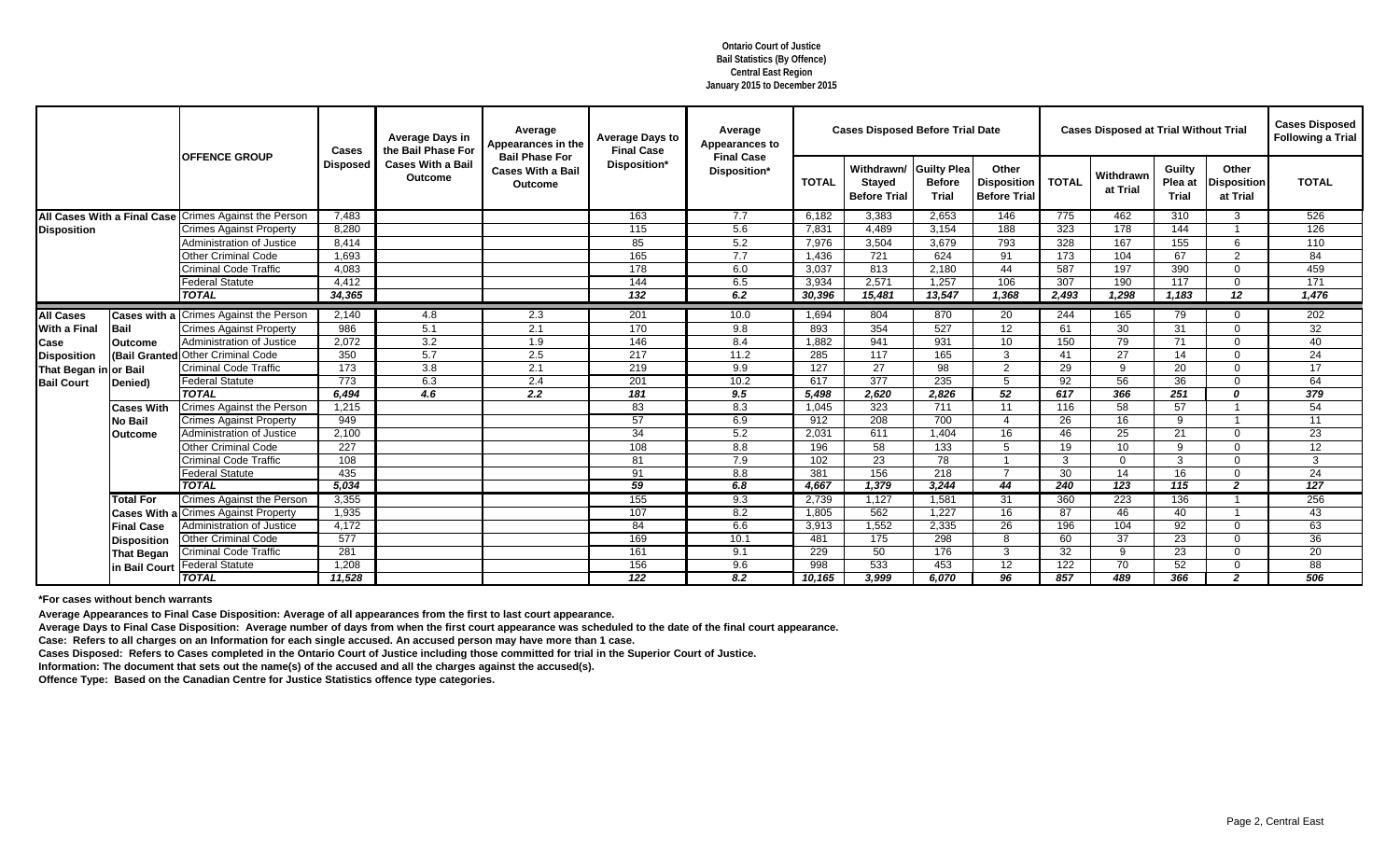|                       |                                    |                                               | <b>Cases</b>    | <b>Average Days in</b><br>the Bail Phase For | Average<br>Appearances in the                                       | <b>Average Days to</b><br><b>Final Case</b> | Average<br><b>Appearances to</b>  |              | <b>Cases Disposed Before Trial Date</b>            |                                                     |                                                    |              | <b>Cases Disposed at Trial Without Trial</b> |                                   |                                         | <b>Cases Disposed</b><br><b>Following a Trial</b> |
|-----------------------|------------------------------------|-----------------------------------------------|-----------------|----------------------------------------------|---------------------------------------------------------------------|---------------------------------------------|-----------------------------------|--------------|----------------------------------------------------|-----------------------------------------------------|----------------------------------------------------|--------------|----------------------------------------------|-----------------------------------|-----------------------------------------|---------------------------------------------------|
|                       |                                    | <b>OFFENCE GROUP</b>                          | <b>Disposed</b> | <b>Cases With a Bail</b><br><b>Outcome</b>   | <b>Bail Phase For</b><br><b>Cases With a Bail</b><br><b>Outcome</b> | Disposition*                                | <b>Final Case</b><br>Disposition* | <b>TOTAL</b> | Withdrawn/<br><b>Stayed</b><br><b>Before Trial</b> | <b>Guilty Plea</b><br><b>Before</b><br><b>Trial</b> | Other<br><b>Disposition</b><br><b>Before Trial</b> | <b>TOTAL</b> | Withdrawn<br>at Trial                        | Guilty<br>Plea at<br><b>Trial</b> | Other<br><b>Disposition</b><br>at Trial | <b>TOTAL</b>                                      |
|                       | <b>All Cases With a Final Case</b> | <b>Crimes Against the Person</b>              | 9,352           |                                              |                                                                     | 193                                         | 8.6                               | 7,039        | 3,822                                              | 3,110                                               | 107                                                | 1,622        | 951                                          | 659                               | 12                                      | 691                                               |
| <b>Disposition</b>    |                                    | <b>Crimes Against Property</b>                | 9,651           |                                              |                                                                     | 120                                         | 5.9                               | 9,029        | 5,624                                              | 3,368                                               | 37                                                 | 495          | 238                                          | 254                               | 3                                       | 127                                               |
|                       |                                    | <b>Administration of Justice</b>              | 10,387          |                                              |                                                                     | 87                                          | 5.5                               | 9,612        | 4,388                                              | 3,837                                               | 1,387                                              | 630          | 365                                          | 259                               | 6                                       | 145                                               |
|                       |                                    | <b>Other Criminal Code</b>                    | 2,102           |                                              |                                                                     | 200                                         | 8.8                               | 1,712        | 956                                                | 684                                                 | 72                                                 | 270          | 156                                          | 111                               | 3                                       | 120                                               |
|                       |                                    | <b>Criminal Code Traffic</b>                  | 4,647           |                                              |                                                                     | 210                                         | 6.6                               | 3,268        | 791                                                | 2,462                                               | 15                                                 | 862          | 297                                          | 565                               | $\Omega$                                | 517                                               |
|                       |                                    | <b>Federal Statute</b>                        | 5,261           |                                              |                                                                     | 179                                         | 7.7                               | 4,266        | 2,476                                              | 1,765                                               | 25                                                 | 667          | 362                                          | 301                               |                                         | 328                                               |
|                       |                                    | <b>TOTAL</b>                                  | 41,400          |                                              |                                                                     | 150                                         | 6.8                               | 34,926       | 18,057                                             | 15,226                                              | 1,643                                              | 4,546        | 2,369                                        | 2,149                             | 28                                      | 1,928                                             |
| <b>All Cases</b>      |                                    | <b>Cases with a Crimes Against the Person</b> | 3,374           | 3.5                                          | 2.0                                                                 | 245                                         | 10.2                              | 2,347        | 1,250                                              | 1,088                                               | 9                                                  | 741          | 426                                          | 310                               | -5                                      | 286                                               |
| <b>With a Final</b>   | Bail                               | <b>Crimes Against Property</b>                | 1,460           | 3.7                                          | 2.0                                                                 | 194                                         | 9.7                               | 1,295        | 583                                                | 711                                                 |                                                    | 132          | 54                                           | 78                                | $\Omega$                                | 33                                                |
| <b>Case</b>           | <b>Outcome</b>                     | Administration of Justice                     | 3,126           | 3.0                                          | 1.9                                                                 | 174                                         | 8.6                               | 2,699        | 1,663                                              | 1,031                                               | 5                                                  | 352          | 218                                          | 133                               |                                         | 75                                                |
| <b>Disposition</b>    | (Bail Granted                      | <b>Other Criminal Code</b>                    | 563             | 5.7                                          | 2.3                                                                 | 290                                         | 12.3                              | 411          | 196                                                | 214                                                 |                                                    | 98           | 58                                           | 40                                | $\Omega$                                | 54                                                |
| That Began in or Bail |                                    | <b>Criminal Code Traffic</b>                  | 314             | 3.3                                          | 2.0                                                                 | $\overline{276}$                            | 11.5                              | 223          | 51                                                 | 172                                                 | $\Omega$                                           | 62           | 16                                           | 46                                | $\Omega$                                | 29                                                |
| <b>Bail Court</b>     | Denied)                            | <b>Federal Statute</b>                        | 946             | 6.1                                          | 2.6                                                                 | 270                                         | 12.2                              | 639          | 312                                                | 325                                                 | 2                                                  | 183          | 104                                          | 79                                | $\Omega$                                | 124                                               |
|                       |                                    | <b>TOTAL</b>                                  | 9,783           | $\overline{3.7}$                             | 2.0                                                                 | $\overline{222}$                            | 10.0                              | 7,614        | 4,055                                              | 3,541                                               | 18                                                 | 1,568        | 876                                          | 686                               | 6                                       | 601                                               |
|                       | <b>Cases With</b>                  | <b>Crimes Against the Person</b>              | 1,800           |                                              |                                                                     | 110                                         | 9.9                               | 1,450        | 413                                                | 1,019                                               | 18                                                 | 235          | 112                                          | 122                               |                                         | 115                                               |
|                       | <b>No Bail</b>                     | <b>Crimes Against Property</b>                | 1,469           |                                              |                                                                     | 65                                          | 8.0                               | 1,397        | 264                                                | 1,129                                               | $\boldsymbol{\Delta}$                              | 61           | 24                                           | 37                                | $\Omega$                                | 11                                                |
|                       | <b>Outcome</b>                     | <b>Administration of Justice</b>              | 2,977           |                                              |                                                                     | 40                                          | 5.8                               | 2,856        | 927                                                | 1,924                                               | 5                                                  | 89           | 35                                           | 53                                |                                         | 32                                                |
|                       |                                    | <b>Other Criminal Code</b>                    | 357             |                                              |                                                                     | 115                                         | 10.3                              | 290          | 78                                                 | 210                                                 | 2                                                  | 44           | 23                                           | 21                                | $\Omega$                                | 23                                                |
|                       |                                    | <b>Criminal Code Traffic</b>                  | 132             |                                              |                                                                     | 99                                          | 9.4                               | 122          | 21                                                 | 100                                                 |                                                    | 5            | 3                                            | 2                                 | ∩                                       | 5                                                 |
|                       |                                    | <b>Federal Statute</b>                        | 712             |                                              |                                                                     | 109                                         | 10.8                              | 584          | 178                                                | 405                                                 |                                                    | 69           | 36                                           | 32                                |                                         | 59                                                |
|                       |                                    | <b>TOTAL</b>                                  | 7,447           |                                              |                                                                     | 72                                          | 8.0                               | 6,699        | 1,881                                              | 4,787                                               | $\overline{31}$                                    | 503          | 233                                          | $\overline{267}$                  | 3                                       | 245                                               |
|                       | <b>Total For</b>                   | <b>Crimes Against the Person</b>              | 5,174           |                                              |                                                                     | 192                                         | 10.1                              | 3,797        | 1,663                                              | 2,107                                               | 27                                                 | 976          | 538                                          | 432                               | -6                                      | 401                                               |
|                       |                                    | <b>Cases With a Crimes Against Property</b>   | 2,929           |                                              |                                                                     | 118                                         | 8.7                               | 2,692        | 847                                                | 1,840                                               | 5                                                  | 193          | 78                                           | 115                               | $\Omega$                                | 44                                                |
|                       | <b>Final Case</b>                  | <b>Administration of Justice</b>              | 6,103           |                                              |                                                                     | 97                                          | 7.0                               | 5,555        | 2,590                                              | 2,955                                               | 10                                                 | 441          | 253                                          | 186                               | 2                                       | 107                                               |
|                       | <b>Disposition</b>                 | <b>Other Criminal Code</b>                    | 920             |                                              |                                                                     | 213                                         | 11.4                              | 701          | 274                                                | 424                                                 | 3                                                  | 142          | 81                                           | 61                                | $\Omega$                                | 77                                                |
|                       | <b>That Began</b>                  | <b>Criminal Code Traffic</b>                  | 446             |                                              |                                                                     | 212                                         | 10.7                              | 345          | 72                                                 | 272                                                 |                                                    | 67           | 19                                           | 48                                | $\Omega$                                | 34                                                |
|                       | in Bail Court                      | <b>Federal Statute</b>                        | 1,658           |                                              |                                                                     | 187                                         | 11.5                              | 1,223        | 490                                                | 730                                                 | 3                                                  | 252          | 140                                          | 111                               |                                         | 183                                               |
|                       |                                    | <b>TOTAL</b>                                  | 17,230          |                                              |                                                                     | $\overline{147}$                            | 9.0                               | 14,313       | 5,936                                              | 8,328                                               | 49                                                 | 2,071        | 1,109                                        | 953                               | 9                                       | 846                                               |

**Average Appearances to Final Case Disposition: Average of all appearances from the first to last court appearance.**

**Average Days to Final Case Disposition: Average number of days from when the first court appearance was scheduled to the date of the final court appearance.**

**Case: Refers to all charges on an Information for each single accused. An accused person may have more than 1 case.**

**Cases Disposed: Refers to Cases completed in the Ontario Court of Justice including those committed for trial in the Superior Court of Justice.**

**Information: The document that sets out the name(s) of the accused and all the charges against the accused(s).**

**Offence Type: Based on the Canadian Centre for Justice Statistics offence type categories.**

**Ontario Court of Justice Bail Statistics (By Offence) Central West Region January 2015 to December 2015**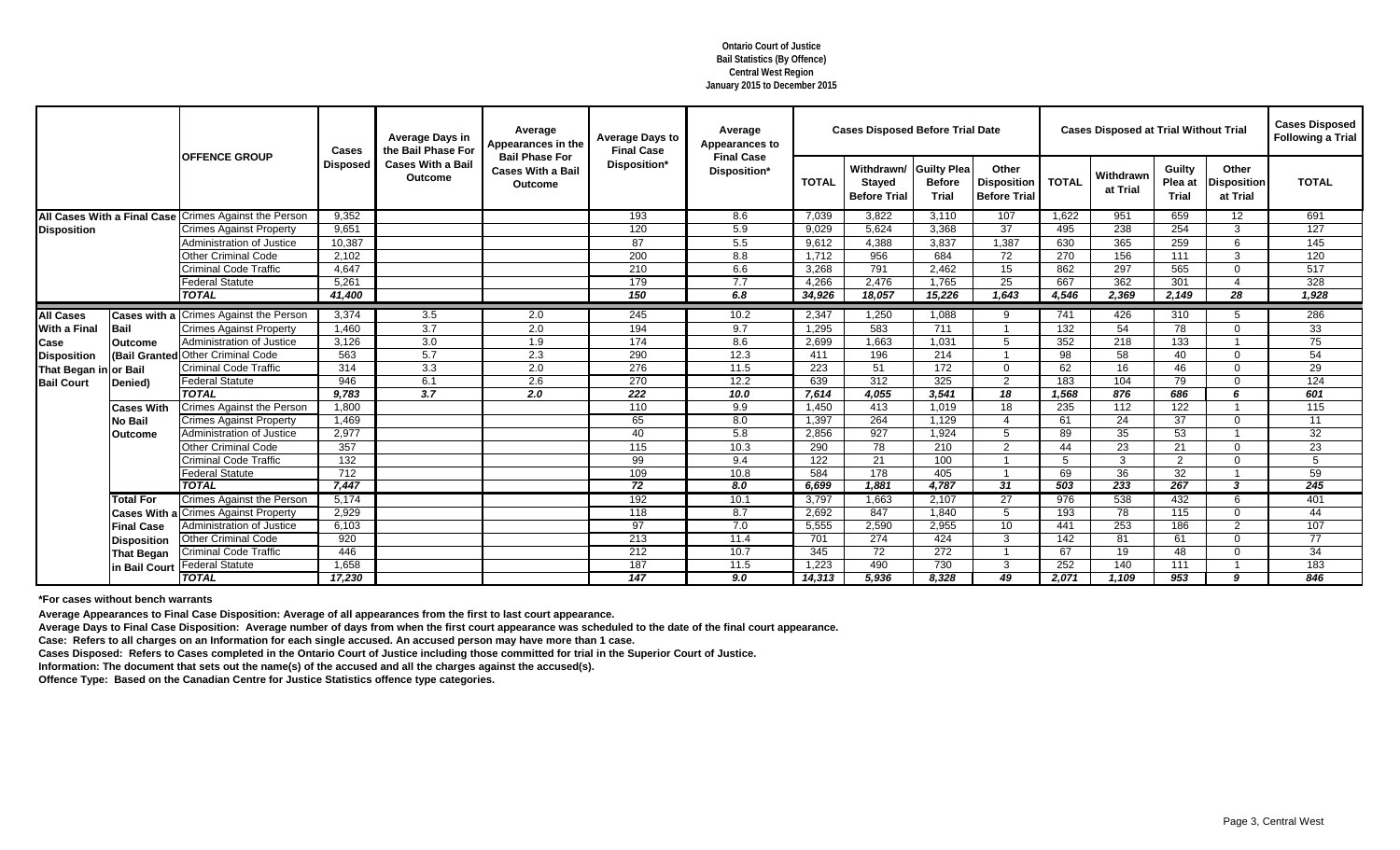|                             |                    |                                               | <b>Cases</b>     | <b>Average Days in</b><br>the Bail Phase For | Average<br>Appearances in the                                       | <b>Average Days to</b><br><b>Final Case</b> | Average<br><b>Appearances to</b>  |              | <b>Cases Disposed Before Trial Date</b>            |                                                     |                                                    |              | <b>Cases Disposed at Trial Without Trial</b> |                                   |                                         | <b>Cases Disposed</b><br><b>Following a Trial</b> |
|-----------------------------|--------------------|-----------------------------------------------|------------------|----------------------------------------------|---------------------------------------------------------------------|---------------------------------------------|-----------------------------------|--------------|----------------------------------------------------|-----------------------------------------------------|----------------------------------------------------|--------------|----------------------------------------------|-----------------------------------|-----------------------------------------|---------------------------------------------------|
|                             |                    | <b>OFFENCE GROUP</b>                          | <b>Disposed</b>  | <b>Cases With a Bail</b><br>Outcome          | <b>Bail Phase For</b><br><b>Cases With a Bail</b><br><b>Outcome</b> | Disposition*                                | <b>Final Case</b><br>Disposition* | <b>TOTAL</b> | Withdrawn/<br><b>Stayed</b><br><b>Before Trial</b> | <b>Guilty Plea</b><br><b>Before</b><br><b>Trial</b> | Other<br><b>Disposition</b><br><b>Before Trial</b> | <b>TOTAL</b> | Withdrawn<br>at Trial                        | Guilty<br>Plea at<br><b>Trial</b> | Other<br><b>Disposition</b><br>at Trial | <b>TOTAL</b>                                      |
| All Cases With a Final Case |                    | <b>Crimes Against the Person</b>              | 5,837            |                                              |                                                                     | 179                                         | 8.5                               | 4,332        | 1,681                                              | 2,577                                               | 74                                                 | 795          | 378                                          | 412                               | .5                                      | 710                                               |
| <b>Disposition</b>          |                    | <b>Crimes Against Property</b>                | 5,647            |                                              |                                                                     | 128                                         | 6.9                               | 5,188        | 2,135                                              | 3,004                                               | 49                                                 | 283          | 107                                          | 174                               | $\overline{2}$                          | 176                                               |
|                             |                    | <b>Administration of Justice</b>              | 7,600            |                                              |                                                                     | 91                                          | 5.6                               | 6,981        | 2,443                                              | 3,806                                               | 732                                                | 473          | 163                                          | 286                               | 24                                      | 146                                               |
|                             |                    | <b>Other Criminal Code</b>                    | 1,495            |                                              |                                                                     | 170                                         | 7.7                               | 1,223        | 512                                                | 654                                                 | 57                                                 | 164          | 68                                           | 92                                |                                         | 108                                               |
|                             |                    | <b>Criminal Code Traffic</b>                  | 2,116            |                                              |                                                                     | 169                                         | 6.0                               | 1,593        | 216                                                | 1,363                                               | 14                                                 | 271          | 82                                           | 188                               |                                         | 252                                               |
|                             |                    | <b>Federal Statute</b>                        | 2,796            |                                              |                                                                     | 168                                         | 7.5                               | 2,402        | 1,059                                              | 1,301                                               | 42                                                 | 229          | 100                                          | 126                               | 3                                       | 165                                               |
|                             |                    | <b>TOTAL</b>                                  | 25,491           |                                              |                                                                     | 139                                         | 6.9                               | 21,719       | 8,046                                              | 12,705                                              | 968                                                | 2,215        | 898                                          | 1,278                             | 39                                      | 1,557                                             |
| <b>All Cases</b>            |                    | <b>Cases with a Crimes Against the Person</b> | 1,631            | 6.4                                          | 2.5                                                                 | 216                                         | 10.8                              | 1,157        | 400                                                | 738                                                 | $\overline{19}$                                    | 243          | 113                                          | 129                               | - 1                                     | 231                                               |
| <b>With a Final</b>         | Bail               | <b>Crimes Against Property</b>                | 920              | 5.9                                          | 2.3                                                                 | 156                                         | 10.2                              | 827          | 228                                                | 594                                                 | 5                                                  | 56           | 14                                           | 40                                | 2                                       | 37                                                |
| <b>Case</b>                 | <b>Outcome</b>     | <b>Administration of Justice</b>              | 2,066            | 3.4                                          | 1.9                                                                 | 154                                         | 8.5                               | 1,827        | 741                                                | 1,066                                               | 20                                                 | 189          | 73                                           | 116                               | $\Omega$                                | 50                                                |
| <b>Disposition</b>          | (Bail Granted      | <b>Other Criminal Code</b>                    | 352              | 5.8                                          | 2.3                                                                 | 229                                         | 11.0                              | 282          | 116                                                | 161                                                 | 5                                                  | 42           | 17                                           | 25                                | $\Omega$                                | 28                                                |
| That Began in or Bail       |                    | <b>Criminal Code Traffic</b>                  | 125              | 4.9                                          | 2.3                                                                 | 238                                         | 10.5                              | 98           | 15                                                 | 83                                                  | $\Omega$                                           | 13           | 6                                            | $\overline{7}$                    | $\Omega$                                | 14                                                |
| <b>Bail Court</b>           | Denied)            | <b>Federal Statute</b>                        | 417              | 6.1                                          | 2.4                                                                 | 179                                         | 11.1                              | 352          | 139                                                | 211                                                 | 2                                                  | 38           | 16                                           | 21                                |                                         | 27                                                |
|                             |                    | <b>TOTAL</b>                                  | 5,511            | 5.1                                          | 2.2                                                                 | 183                                         | 9.9                               | 4,543        | 1,639                                              | 2,853                                               | 51                                                 | 581          | 239                                          | 338                               | $\overline{\mathbf{A}}$                 | 387                                               |
|                             | <b>Cases With</b>  | Crimes Against the Person                     | 1,214            |                                              |                                                                     | 83                                          | 8.4                               | 1,060        | 258                                                | 777                                                 | 25                                                 | 81           | 26                                           | 55                                | $\Omega$                                | 73                                                |
|                             | <b>No Bail</b>     | <b>Crimes Against Property</b>                | 1,188            |                                              |                                                                     | 56                                          | 6.7                               | 1,158        | 174                                                | 980                                                 | $\boldsymbol{\varDelta}$                           | 14           | 4                                            | 10                                | $\Omega$                                | 16                                                |
|                             | <b>Outcome</b>     | <b>Administration of Justice</b>              | 2,255            |                                              |                                                                     | 39                                          | 5.5                               | 2,149        | 531                                                | 1,600                                               | 18                                                 | 76           | 25                                           | 50                                |                                         | 30                                                |
|                             |                    | <b>Other Criminal Code</b>                    | 286              |                                              |                                                                     | 71                                          | 7.6                               | 256          | 58                                                 | 192                                                 | 6                                                  | 19           | 5                                            | 12                                | $\overline{2}$                          | 11                                                |
|                             |                    | <b>Criminal Code Traffic</b>                  | 76               |                                              |                                                                     | 97                                          | 8.1                               | 66           | 5                                                  | 59                                                  | $\overline{2}$                                     | $\epsilon$   | $\Omega$                                     | 6                                 | $\Omega$                                | $\boldsymbol{\Delta}$                             |
|                             |                    | <b>Federal Statute</b>                        | 357              |                                              |                                                                     | 92                                          | 8.0                               | 321          | 97                                                 | 222                                                 | 2                                                  | 21           | $\overline{7}$                               | 14                                | $\Omega$                                | 15                                                |
|                             |                    | <b>TOTAL</b>                                  | 5,376            |                                              |                                                                     | 59                                          | 6.7                               | 5,010        | 1,123                                              | 3,830                                               | 57                                                 | 217          | 67                                           | 147                               | 3                                       | 149                                               |
|                             | <b>Total For</b>   | <b>Crimes Against the Person</b>              | 2,845            |                                              |                                                                     | 156                                         | 9.7                               | 2,217        | 658                                                | 1,515                                               | 44                                                 | 324          | 139                                          | 184                               |                                         | 304                                               |
|                             |                    | <b>Cases With a Crimes Against Property</b>   | 2,108            |                                              |                                                                     | 94                                          | 8.0                               | 1,985        | 402                                                | 1,574                                               | 9                                                  | 70           | 18                                           | 50                                | $\overline{2}$                          | 53                                                |
|                             | <b>Final Case</b>  | <b>Administration of Justice</b>              | 4,321            |                                              |                                                                     | 88                                          | 6.8                               | 3,976        | 1,272                                              | 2,666                                               | 38                                                 | 265          | 98                                           | 166                               |                                         | 80                                                |
|                             | <b>Disposition</b> | <b>Other Criminal Code</b>                    | 638              |                                              |                                                                     | 153                                         | 9.4                               | 538          | 174                                                | 353                                                 | 11                                                 | 61           | 22                                           | 37                                | 2                                       | 39                                                |
|                             | <b>That Began</b>  | <b>Criminal Code Traffic</b>                  | 201              |                                              |                                                                     | 182                                         | 9.5                               | 164          | 20                                                 | 142                                                 | 2                                                  | 19           | 6                                            | 13                                | $\Omega$                                | 18                                                |
|                             |                    | in Bail Court Federal Statute                 | $\overline{774}$ |                                              |                                                                     | 134                                         | 9.5                               | 673          | 236                                                | 433                                                 |                                                    | 59           | 23                                           | 35                                |                                         | 42                                                |
|                             |                    | <b>TOTAL</b>                                  | 10,887           |                                              |                                                                     | 116                                         | 8.2                               | 9,553        | 2,762                                              | 6,683                                               | 108                                                | 798          | 306                                          | 485                               |                                         | 536                                               |

**Average Appearances to Final Case Disposition: Average of all appearances from the first to last court appearance.**

**Average Days to Final Case Disposition: Average number of days from when the first court appearance was scheduled to the date of the final court appearance.**

**Case: Refers to all charges on an Information for each single accused. An accused person may have more than 1 case.**

**Cases Disposed: Refers to Cases completed in the Ontario Court of Justice including those committed for trial in the Superior Court of Justice.**

**Information: The document that sets out the name(s) of the accused and all the charges against the accused(s).**

**Offence Type: Based on the Canadian Centre for Justice Statistics offence type categories.**

**Ontario Court of Justice Bail Statistics (By Offence) East Region January 2015 to December 2015**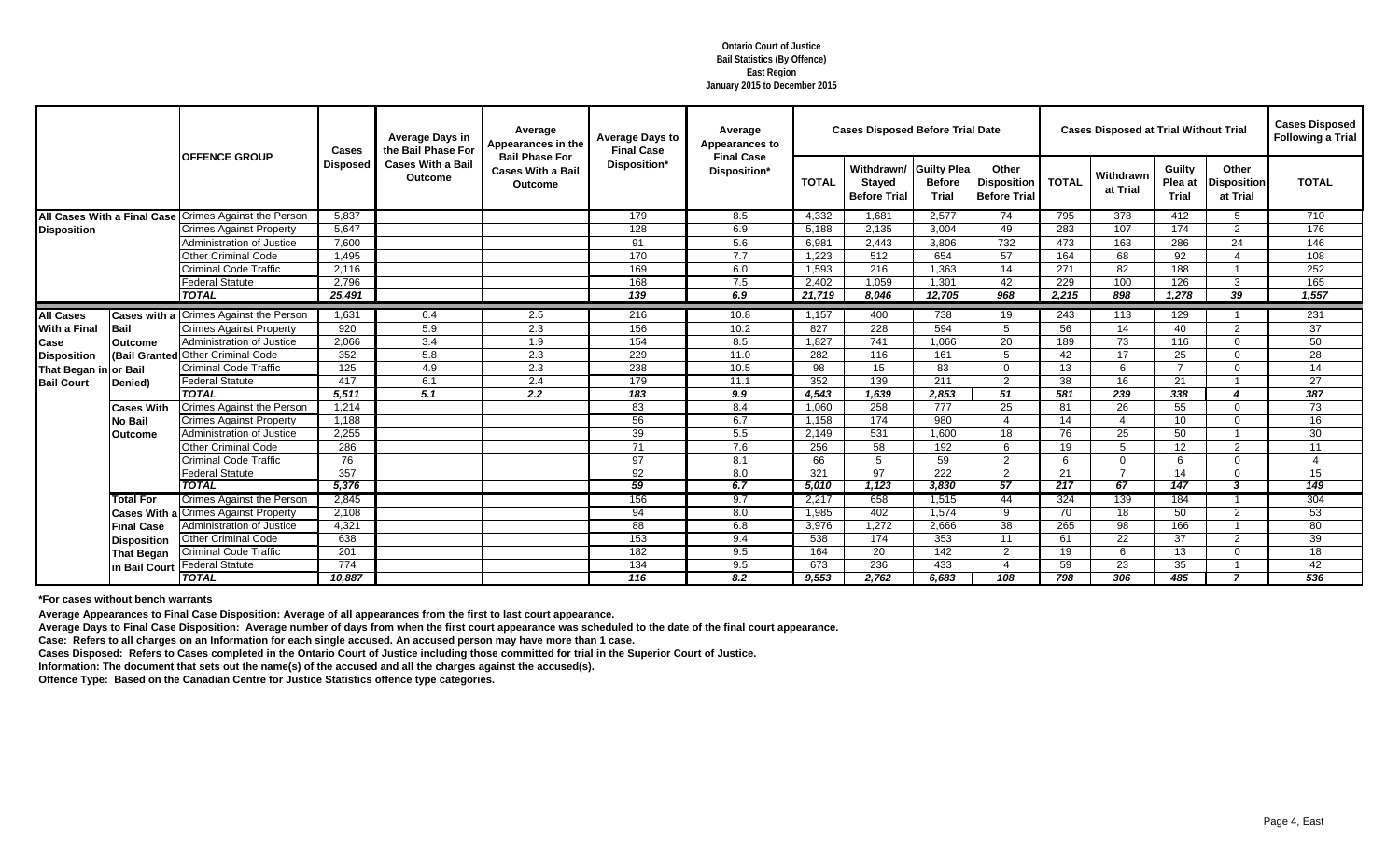|                                    |                    |                                               | Cases            | <b>Average Days in</b><br>the Bail Phase For | Average<br>Appearances in the                                       | <b>Average Days to</b><br><b>Final Case</b> | Average<br>Appearances to         |              | <b>Cases Disposed Before Trial Date</b>            |                                                     |                                                    |                  | <b>Cases Disposed at Trial Without Trial</b> |                                   |                                         | <b>Cases Disposed</b><br><b>Following a Trial</b> |
|------------------------------------|--------------------|-----------------------------------------------|------------------|----------------------------------------------|---------------------------------------------------------------------|---------------------------------------------|-----------------------------------|--------------|----------------------------------------------------|-----------------------------------------------------|----------------------------------------------------|------------------|----------------------------------------------|-----------------------------------|-----------------------------------------|---------------------------------------------------|
|                                    |                    | <b>OFFENCE GROUP</b>                          | <b>Disposed</b>  | <b>Cases With a Bail</b><br><b>Outcome</b>   | <b>Bail Phase For</b><br><b>Cases With a Bail</b><br><b>Outcome</b> | Disposition*                                | <b>Final Case</b><br>Disposition* | <b>TOTAL</b> | Withdrawn/<br><b>Stayed</b><br><b>Before Trial</b> | <b>Guilty Plea</b><br><b>Before</b><br><b>Trial</b> | Other<br><b>Disposition</b><br><b>Before Trial</b> | <b>TOTAL</b>     | Withdrawn<br>at Trial                        | Guilty<br>Plea at<br><b>Trial</b> | Other<br><b>Disposition</b><br>at Trial | <b>TOTAL</b>                                      |
| <b>All Cases With a Final Case</b> |                    | <b>Crimes Against the Person</b>              | 4,007            |                                              |                                                                     | 134                                         | 6.6                               | 3,090        | 1,284                                              | 1,774                                               | 32                                                 | 638              | 336                                          | 292                               | 10                                      | 279                                               |
| <b>Disposition</b>                 |                    | <b>Crimes Against Property</b>                | 3,188            |                                              |                                                                     | 115                                         | 5.4                               | 2,901        | 1,199                                              | 1,667                                               | 35                                                 | 229              | 78                                           | 146                               | 5                                       | 58                                                |
|                                    |                    | Administration of Justice                     | 4,441            |                                              |                                                                     | 78                                          | 4.9                               | 4,092        | 1,438                                              | 2,599                                               | 55                                                 | 272              | 97                                           | 172                               | 3                                       | $\overline{77}$                                   |
|                                    |                    | <b>Other Criminal Code</b>                    | 743              |                                              |                                                                     | 164                                         | 6.7                               | 631          | 262                                                | 339                                                 | 30                                                 | 84               | 34                                           | 46                                |                                         | 28                                                |
|                                    |                    | <b>Criminal Code Traffic</b>                  | 1,044            |                                              |                                                                     | 155                                         | 5.6                               | 842          | 170                                                | 667                                                 | 5                                                  | 130              | 53                                           | 76                                |                                         | 72                                                |
|                                    |                    | <b>Federal Statute</b>                        | 1,647            |                                              |                                                                     | 155                                         | 6.5                               | 1,366        | 658                                                | 688                                                 | 20                                                 | 173              | 74                                           | 98                                |                                         | 108                                               |
|                                    |                    | <b>TOTAL</b>                                  | 15,070           |                                              |                                                                     | 119                                         | 5.8                               | 12,922       | 5,011                                              | 7,734                                               | 177                                                | 1,526            | 672                                          | 830                               | 24                                      | 622                                               |
| <b>All Cases</b>                   |                    | <b>Cases with a Crimes Against the Person</b> | 1,042            | 3.1                                          | $\overline{1.9}$                                                    | 164                                         | 8.7                               | 750          | 248                                                | 497                                                 | -5                                                 | $\overline{211}$ | 109                                          | 99                                | 3                                       | 81                                                |
| <b>With a Final</b>                | Bail               | <b>Crimes Against Property</b>                | 388              | 2.7                                          | 1.7                                                                 | 126                                         | 7.8                               | 345          | 86                                                 | 256                                                 | 3                                                  | 40               | 10                                           | 30                                | $\Omega$                                | $\mathbf{3}$                                      |
| <b>Case</b>                        | <b>Outcome</b>     | Administration of Justice                     | 839              | 2.3                                          | 1.7                                                                 | 126                                         | 7.6                               | 718          | 238                                                | 479                                                 |                                                    | 98               | 35                                           | 62                                |                                         | 23                                                |
| <b>Disposition</b>                 | (Bail Granted      | <b>Other Criminal Code</b>                    | $\overline{125}$ | 2.5                                          | 1.9                                                                 | 234                                         | 11.1                              | 99           | 30                                                 | 67                                                  | 2                                                  | 19               | 9                                            | 9                                 |                                         | $\overline{7}$                                    |
| That Began in or Bail              |                    | <b>Criminal Code Traffic</b>                  | 70               | 1.3                                          | 1.6                                                                 | 186                                         | 9.2                               | 58           | 11                                                 | 47                                                  | $\Omega$                                           | 5                | 2                                            | 2                                 |                                         | $\overline{7}$                                    |
| <b>Bail Court</b>                  | Denied)            | <b>Federal Statute</b>                        | 235              | $\overline{5.1}$                             | 2.1                                                                 | 219                                         | 10.4                              | 162          | 62                                                 | 100                                                 | $\Omega$                                           | 31               | 12                                           | 19                                | $\Omega$                                | 42                                                |
|                                    |                    | <b>TOTAL</b>                                  | 2,699            | $\overline{2.9}$                             | 1.8                                                                 | 156                                         | 8.5                               | 2,132        | 675                                                | 1,446                                               | 11                                                 | 404              | $\frac{1}{177}$                              | 221                               | 6                                       | 163                                               |
|                                    | <b>Cases With</b>  | Crimes Against the Person                     | 1,022            |                                              |                                                                     | 64                                          | 6.2                               | 867          | 232                                                | 628                                                 | $\overline{7}$                                     | 103              | 34                                           | 64                                | 5                                       | 52                                                |
|                                    | <b>No Bail</b>     | <b>Crimes Against Property</b>                | 584              |                                              |                                                                     | 51                                          | 5.9                               | 552          | 97                                                 | 450                                                 | 5                                                  | 28               | 5                                            | 20                                | 3                                       | $\boldsymbol{\varDelta}$                          |
|                                    | lOutcome           | <b>Administration of Justice</b>              | 1,460            |                                              |                                                                     | 34                                          | 4.7                               | 1,387        | 291                                                | 1,092                                               | $\Delta$                                           | 49               | 13                                           | 36                                | ∩                                       | 24                                                |
|                                    |                    | Other Criminal Code                           | 144              |                                              |                                                                     | 70                                          | 6.4                               | 133          | 37                                                 | 94                                                  | 2                                                  | 10               | $\mathbf{3}$                                 | 7                                 | ∩                                       |                                                   |
|                                    |                    | <b>Criminal Code Traffic</b>                  | 46               |                                              |                                                                     | 69                                          | 6.3                               | 41           | 8                                                  | 32                                                  |                                                    | 3                | 2                                            |                                   | ∩                                       | 2                                                 |
|                                    |                    | <b>Federal Statute</b>                        | 176              |                                              |                                                                     | 114                                         | 8.5                               | 141          | 47                                                 | 93                                                  |                                                    | 27               | 15                                           | 12                                | $\Omega$                                | 8                                                 |
|                                    |                    | <b>TOTAL</b>                                  | 3,432            |                                              |                                                                     | 52                                          | 5.6                               | 3,121        | 712                                                | 2,389                                               | $\overline{20}$                                    | 220              | $\overline{72}$                              | $\overline{140}$                  | 8                                       | 91                                                |
|                                    | <b>Total For</b>   | <b>Crimes Against the Person</b>              | 2,064            |                                              |                                                                     | 113                                         | 7.4                               | 1,617        | 480                                                | 1,125                                               | 12 <sup>°</sup>                                    | 314              | 143                                          | 163                               | 8                                       | 133                                               |
|                                    |                    | <b>Cases With a Crimes Against Property</b>   | 972              |                                              |                                                                     | 78                                          | 6.6                               | 897          | 183                                                | 706                                                 | 8                                                  | 68               | 15                                           | 50                                | 3                                       | $\overline{7}$                                    |
|                                    | <b>Final Case</b>  | Administration of Justice                     | 2,299            |                                              |                                                                     | 64                                          | 5.6                               | 2,105        | 529                                                | 1,571                                               | 5                                                  | 147              | 48                                           | 98                                |                                         | 47                                                |
|                                    | <b>Disposition</b> | Other Criminal Code                           | 269              |                                              |                                                                     | 142                                         | 8.5                               | 232          | 67                                                 | 161                                                 | $\overline{\mathcal{L}}$                           | 29               | 12                                           | 16                                |                                         | 8                                                 |
|                                    | <b>That Began</b>  | <b>Criminal Code Traffic</b>                  | 116              |                                              |                                                                     | 136                                         | 8.0                               | 99           | 19                                                 | 79                                                  |                                                    | 8                |                                              | 3                                 |                                         | 9                                                 |
|                                    | in Bail Court      | <b>Federal Statute</b>                        | 411              |                                              |                                                                     | 171                                         | 9.5                               | 303          | 109                                                | 193                                                 |                                                    | 58               | 27                                           | 31                                | $\Omega$                                | 50                                                |
|                                    |                    | <b>TOTAL</b>                                  | 6,131            |                                              |                                                                     | 94                                          | 6.8                               | 5,253        | 1,387                                              | 3,835                                               | 31                                                 | 624              | 249                                          | 361                               | $\overline{14}$                         | 254                                               |

**Average Appearances to Final Case Disposition: Average of all appearances from the first to last court appearance.**

**Average Days to Final Case Disposition: Average number of days from when the first court appearance was scheduled to the date of the final court appearance.**

**Case: Refers to all charges on an Information for each single accused. An accused person may have more than 1 case.**

**Cases Disposed: Refers to Cases completed in the Ontario Court of Justice including those committed for trial in the Superior Court of Justice.**

**Information: The document that sets out the name(s) of the accused and all the charges against the accused(s).**

**Offence Type: Based on the Canadian Centre for Justice Statistics offence type categories.**

**Ontario Court of Justice Bail Statistics (By Offence) North East Region January 2015 to December 2015**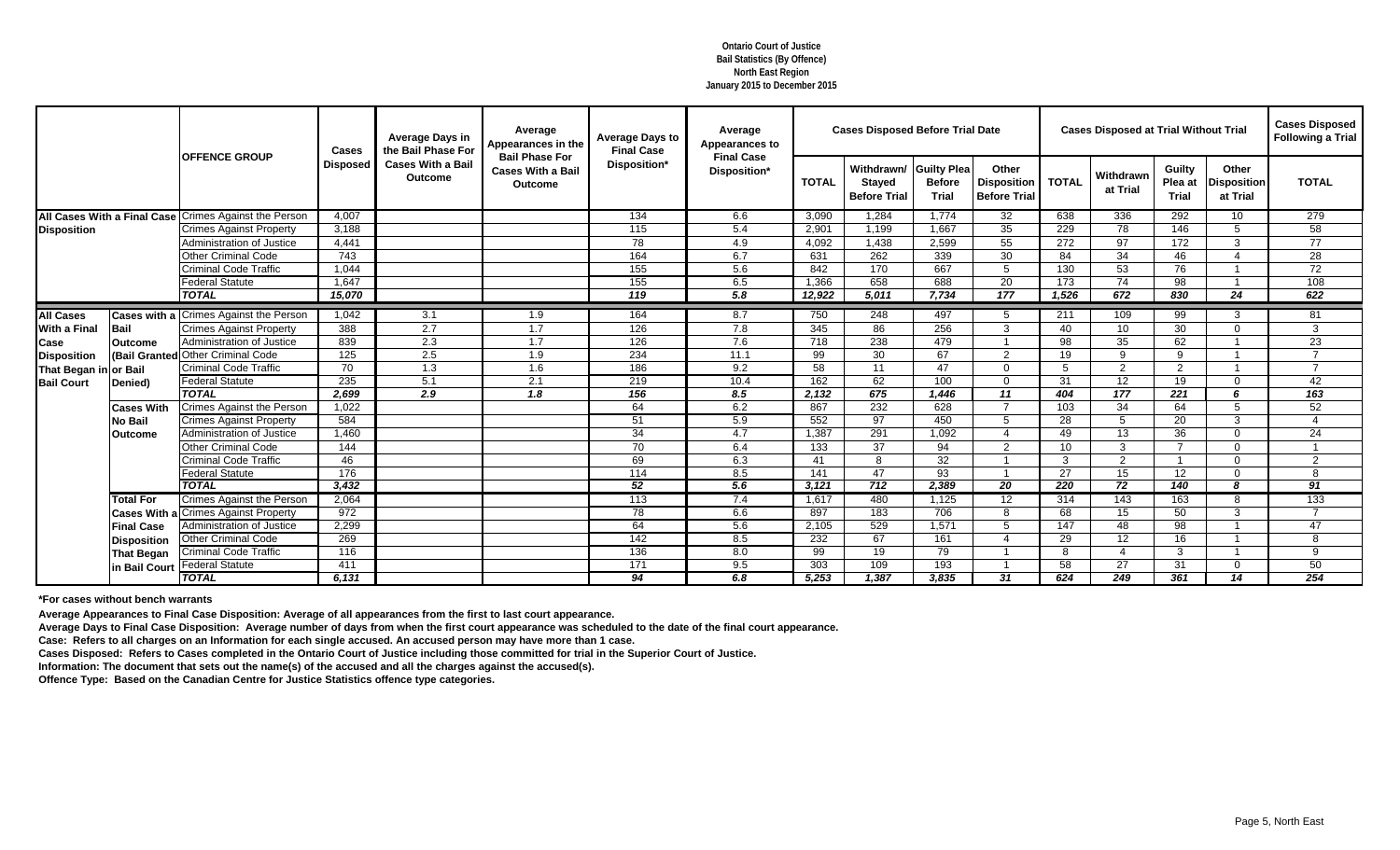|                                    |                    |                                               | <b>Cases</b>     | <b>Average Days in</b><br>the Bail Phase For | Average<br>Appearances in the                                       | <b>Average Days to</b><br><b>Final Case</b> | Average<br><b>Appearances to</b>  |              | <b>Cases Disposed Before Trial Date</b>            |                                                     |                                                    |                 | <b>Cases Disposed at Trial Without Trial</b> |                                   |                                         | <b>Cases Disposed</b><br><b>Following a Trial</b> |
|------------------------------------|--------------------|-----------------------------------------------|------------------|----------------------------------------------|---------------------------------------------------------------------|---------------------------------------------|-----------------------------------|--------------|----------------------------------------------------|-----------------------------------------------------|----------------------------------------------------|-----------------|----------------------------------------------|-----------------------------------|-----------------------------------------|---------------------------------------------------|
|                                    |                    | <b>OFFENCE GROUP</b>                          | <b>Disposed</b>  | <b>Cases With a Bail</b><br><b>Outcome</b>   | <b>Bail Phase For</b><br><b>Cases With a Bail</b><br><b>Outcome</b> | Disposition*                                | <b>Final Case</b><br>Disposition* | <b>TOTAL</b> | Withdrawn/<br><b>Stayed</b><br><b>Before Trial</b> | <b>Guilty Plea</b><br><b>Before</b><br><b>Trial</b> | Other<br><b>Disposition</b><br><b>Before Trial</b> | <b>TOTAL</b>    | Withdrawn<br>at Trial                        | Guilty<br>Plea at<br><b>Trial</b> | Other<br><b>Disposition</b><br>at Trial | <b>TOTAL</b>                                      |
| <b>All Cases With a Final Case</b> |                    | <b>Crimes Against the Person</b>              | 2,946            |                                              |                                                                     | 145                                         | 7.5                               | 1,802        | 634                                                | 1,139                                               | 29                                                 | 819             | 426                                          | 391                               | 2                                       | 325                                               |
| <b>Disposition</b>                 |                    | <b>Crimes Against Property</b>                | 1,666            |                                              |                                                                     | 129                                         | 6.3                               | 1,417        | 614                                                | 787                                                 | 16                                                 | 210             | 87                                           | 123                               | $\Omega$                                | 39                                                |
|                                    |                    | <b>Administration of Justice</b>              | 3,481            |                                              |                                                                     | 86                                          | 5.8                               | 3,221        | 1,327                                              | 1,836                                               | 58                                                 | 237             | 101                                          | 136                               | $\Omega$                                | 23                                                |
|                                    |                    | <b>Other Criminal Code</b>                    | 403              |                                              |                                                                     | 131                                         | 6.4                               | 312          | 141                                                | 167                                                 | $\boldsymbol{\Delta}$                              | 71              | 24                                           | 47                                | $\Omega$                                | 20                                                |
|                                    |                    | <b>Criminal Code Traffic</b>                  | 717              |                                              |                                                                     | 143                                         | 5.0                               | 546          | 78                                                 | 461                                                 | $\overline{7}$                                     | 147             | 48                                           | 99                                | $\Omega$                                | 24                                                |
|                                    |                    | <b>Federal Statute</b>                        | 764              |                                              |                                                                     | 138                                         | 5.8                               | 671          | 318                                                | 325                                                 | 28                                                 | 80              | 37                                           | 41                                | $\overline{2}$                          | 13                                                |
|                                    |                    | <b>TOTAL</b>                                  | 9,977            |                                              |                                                                     | 120                                         | 6.3                               | 7,969        | 3,112                                              | 4,715                                               | $\overline{142}$                                   | 1,564           | 723                                          | 837                               | ◢                                       | 444                                               |
| <b>All Cases</b>                   |                    | <b>Cases with a Crimes Against the Person</b> | 1,106            | 5.8                                          | 2.7                                                                 | 175                                         | 9.5                               | 577          | 160                                                | 409                                                 | -8                                                 | 403             | 208                                          | 194                               |                                         | 126                                               |
| <b>With a Final</b>                | Bail               | <b>Crimes Against Property</b>                | 360              | 5.3                                          | 2.4                                                                 | 155                                         | 9.1                               | 284          | 83                                                 | 200                                                 |                                                    | 70              | 29                                           | 41                                | $\Omega$                                | 6                                                 |
| <b>Case</b>                        | <b>Outcome</b>     | <b>Administration of Justice</b>              | 1,021            | 4.6                                          | 2.3                                                                 | 141                                         | 8.5                               | 916          | 386                                                | 524                                                 | 6                                                  | 98              | 43                                           | 55                                | $\Omega$                                | $\overline{7}$                                    |
| <b>Disposition</b>                 | (Bail Granted      | <b>Other Criminal Code</b>                    | 113              | 4.7                                          | 2.6                                                                 | 192                                         | 9.5                               | 75           | 26                                                 | 48                                                  |                                                    | 34              | 12                                           | 22                                | $\Omega$                                |                                                   |
| That Began in or Bail              |                    | <b>Criminal Code Traffic</b>                  | 57               | 2.7                                          | 2.1                                                                 | 195                                         | 8.8                               | 43           | $\overline{7}$                                     | 35                                                  |                                                    | 14              | $\overline{1}$                               | 13                                | $\Omega$                                | $\Omega$                                          |
| <b>Bail Court</b>                  | Denied)            | <b>Federal Statute</b>                        | 113              | $6.0\,$                                      | 2.6                                                                 | 216                                         | 10.3                              | 86           | 28                                                 | $\overline{58}$                                     | $\Omega$                                           | 23              | 11                                           | 12                                | $\Omega$                                | $\boldsymbol{\Delta}$                             |
|                                    |                    | <b>TOTAL</b>                                  | 2,770            | 5.2                                          | 2.5                                                                 | 163                                         | 9.1                               | 1,981        | 690                                                | 1,274                                               | 17                                                 | 642             | 304                                          | 337                               | $\overline{\phantom{a}}$                | $\overline{147}$                                  |
|                                    | <b>Cases With</b>  | <b>Crimes Against the Person</b>              | 781              |                                              |                                                                     | 84                                          | 7.1                               | 530          | 135                                                | 391                                                 | 4                                                  | 169             | 65                                           | 104                               | $\Omega$                                | 82                                                |
|                                    | <b>No Bail</b>     | <b>Crimes Against Property</b>                | 352              |                                              |                                                                     | 58                                          | 5.9                               | 306          | 68                                                 | 238                                                 | $\Omega$                                           | 42              | 14                                           | 28                                | $\Omega$                                |                                                   |
|                                    | <b>Outcome</b>     | <b>Administration of Justice</b>              | 1,368            |                                              |                                                                     | 46                                          | 5.2                               | 1,293        | 353                                                | 930                                                 | 10 <sup>1</sup>                                    | 71              | 21                                           | 50                                | $\Omega$                                |                                                   |
|                                    |                    | <b>Other Criminal Code</b>                    | 76               |                                              |                                                                     | 69                                          | 6.9                               | 66           | 17                                                 | 49                                                  | $\Omega$                                           | 9               | $\overline{2}$                               | 7                                 | ∩                                       |                                                   |
|                                    |                    | <b>Criminal Code Traffic</b>                  | 34               |                                              |                                                                     | 70                                          | 5.6                               | 30           | $\boldsymbol{\Delta}$                              | 26                                                  | $\Omega$                                           |                 |                                              | 3                                 | ∩                                       | $\overline{0}$                                    |
|                                    |                    | <b>Federal Statute</b>                        | 99               |                                              |                                                                     | 73                                          | 6.6                               | 88           | 37                                                 | 51                                                  | $\Omega$                                           | 10 <sup>°</sup> | 5                                            | 5                                 | $\Omega$                                | $\overline{1}$                                    |
|                                    |                    | <b>TOTAL</b>                                  | 2,710            |                                              |                                                                     | 61                                          | 5.9                               | 2,313        | 614                                                | 1,685                                               | 14                                                 | 305             | 108                                          | 197                               | n                                       | $\overline{92}$                                   |
|                                    | <b>Total For</b>   | <b>Crimes Against the Person</b>              | 1,887            |                                              |                                                                     | 134                                         | 8.4                               | 1,107        | 295                                                | 800                                                 | 12 <sup>°</sup>                                    | 572             | 273                                          | 298                               |                                         | 208                                               |
|                                    |                    | <b>Cases With a Crimes Against Property</b>   | 712              |                                              |                                                                     | 100                                         | 7.3                               | 590          | 151                                                | 438                                                 |                                                    | 112             | 43                                           | 69                                | $\Omega$                                | 10 <sup>°</sup>                                   |
|                                    | <b>Final Case</b>  | <b>Administration of Justice</b>              | 2,389            |                                              |                                                                     | 82                                          | 6.4                               | 2,209        | 739                                                | 1,454                                               | 16                                                 | 169             | 64                                           | 105                               | $\Omega$                                | 11                                                |
|                                    | <b>Disposition</b> | <b>Other Criminal Code</b>                    | 189              |                                              |                                                                     | 138                                         | 8.3                               | 141          | 43                                                 | 97                                                  |                                                    | 43              | 14                                           | 29                                | $\Omega$                                | 5                                                 |
|                                    | That Began         | <b>Criminal Code Traffic</b>                  | 91               |                                              |                                                                     | 134                                         | 7.2                               | 73           | 11                                                 | 61                                                  |                                                    | 18              | 2                                            | 16                                | 0                                       | $\Omega$                                          |
|                                    | in Bail Court      | <b>Federal Statute</b>                        | $\overline{212}$ |                                              |                                                                     | 141                                         | 8.3                               | 174          | 65                                                 | 109                                                 | $\Omega$                                           | 33              | 16                                           | 17                                | $\Omega$                                | 5                                                 |
|                                    |                    | <b>TOTAL</b>                                  | 5,480            |                                              |                                                                     | 107                                         | 7.4                               | 4,294        | 1,304                                              | 2,959                                               | 31                                                 | 947             | 412                                          | 534                               |                                         | 239                                               |

**Average Appearances to Final Case Disposition: Average of all appearances from the first to last court appearance.**

**Average Days to Final Case Disposition: Average number of days from when the first court appearance was scheduled to the date of the final court appearance.**

**Case: Refers to all charges on an Information for each single accused. An accused person may have more than 1 case.**

**Cases Disposed: Refers to Cases completed in the Ontario Court of Justice including those committed for trial in the Superior Court of Justice.**

**Information: The document that sets out the name(s) of the accused and all the charges against the accused(s).**

**Offence Type: Based on the Canadian Centre for Justice Statistics offence type categories.**

**Ontario Court of Justice Bail Statistics (By Offence) North West Region January 2015 to December 2015**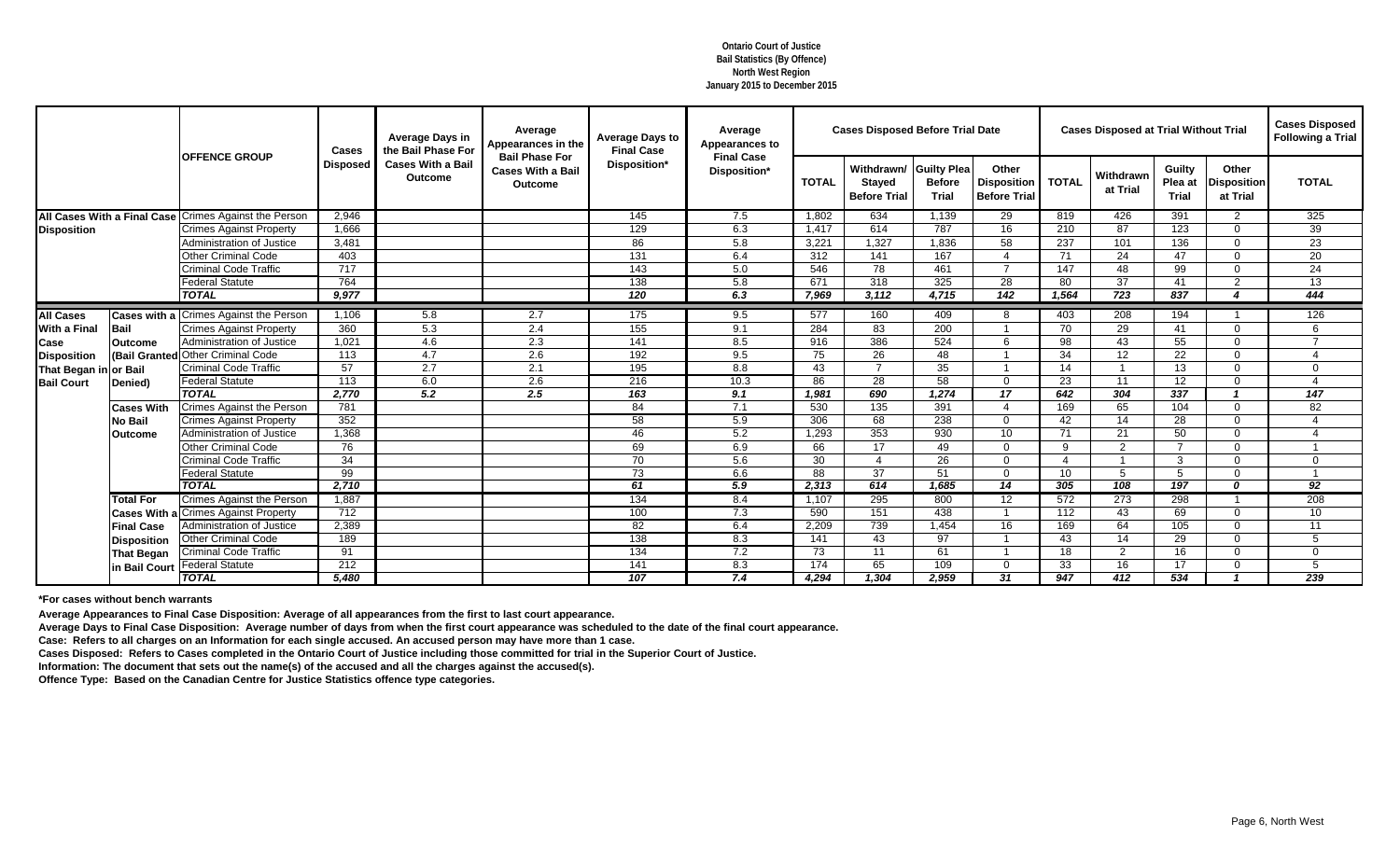|                       |                    |                                                       | <b>Cases</b>    | <b>Average Days in</b><br>the Bail Phase For | Average<br>Appearances in the                                       | <b>Average Days to</b><br><b>Final Case</b> | Average<br><b>Appearances to</b>  |              | <b>Cases Disposed Before Trial Date</b>            |                                                     |                                                    |              | <b>Cases Disposed at Trial Without Trial</b> |                                          |                                         | <b>Cases Disposed</b><br><b>Following a Trial</b> |
|-----------------------|--------------------|-------------------------------------------------------|-----------------|----------------------------------------------|---------------------------------------------------------------------|---------------------------------------------|-----------------------------------|--------------|----------------------------------------------------|-----------------------------------------------------|----------------------------------------------------|--------------|----------------------------------------------|------------------------------------------|-----------------------------------------|---------------------------------------------------|
|                       |                    | <b>OFFENCE GROUP</b>                                  | <b>Disposed</b> | <b>Cases With a Bail</b><br><b>Outcome</b>   | <b>Bail Phase For</b><br><b>Cases With a Bail</b><br><b>Outcome</b> | Disposition*                                | <b>Final Case</b><br>Disposition* | <b>TOTAL</b> | Withdrawn/<br><b>Stayed</b><br><b>Before Trial</b> | <b>Guilty Plea</b><br><b>Before</b><br><b>Trial</b> | Other<br><b>Disposition</b><br><b>Before Trial</b> | <b>TOTAL</b> | Withdrawn<br>at Trial                        | <b>Guilty</b><br>Plea at<br><b>Trial</b> | Other<br><b>Disposition</b><br>at Trial | <b>TOTAL</b>                                      |
|                       |                    | All Cases With a Final Case Crimes Against the Person | 11,987          |                                              |                                                                     | 212                                         | 9.0                               | 8,847        | 5,626                                              | 2,941                                               | 280                                                | 2,168        | 1,436                                        | 717                                      | 15                                      | 972                                               |
| <b>Disposition</b>    |                    | <b>Crimes Against Property</b>                        | 9,800           |                                              |                                                                     | 106                                         | 5.4                               | 9,151        | 5,638                                              | 3,424                                               | 89                                                 | 513          | 273                                          | 238                                      | $\overline{2}$                          | 136                                               |
|                       |                    | <b>Administration of Justice</b>                      | 7,943           |                                              |                                                                     | 85                                          | 5.1                               | 7,284        | 3,212                                              | 2,920                                               | 1,152                                              | 523          | 288                                          | 200                                      | 35                                      | 136                                               |
|                       |                    | <b>Other Criminal Code</b>                            | 1,780           |                                              |                                                                     | 200                                         | 10.2                              | 1,314        | 740                                                | 528                                                 | 46                                                 | 278          | 178                                          | 96                                       |                                         | 188                                               |
|                       |                    | <b>Criminal Code Traffic</b>                          | 1,788           |                                              |                                                                     | 306                                         | 8.3                               | 1,001        | 295                                                | 661                                                 | 45                                                 | 498          | 170                                          | 319                                      | 9                                       | 289                                               |
|                       |                    | <b>Federal Statute</b>                                | 3,583           |                                              |                                                                     | 154                                         | 7.6                               | 2,921        | 2,291                                              | 613                                                 | 17                                                 | 408          | 271                                          | 137                                      | $\Omega$                                | 254                                               |
|                       |                    | <b>TOTAL</b>                                          | 36,881          |                                              |                                                                     | 154                                         | 7.1                               | 30,518       | 17,802                                             | 11,087                                              | 1,629                                              | 4,388        | 2,616                                        | 1,707                                    | 65                                      | 1,975                                             |
| <b>All Cases</b>      |                    | <b>Cases with a Crimes Against the Person</b>         | 5,619           | 4.2                                          | 2.2                                                                 | 258                                         | 10.9                              | 3,894        | 2,478                                              | 1,377                                               | 39                                                 | 1,204        | 792                                          | 404                                      | 8                                       | 521                                               |
| <b>With a Final</b>   | <b>Bail</b>        | <b>Crimes Against Property</b>                        | 2,326           | 3.8                                          | 2.0                                                                 | 182                                         | 9.4                               | 2,060        | 1,141                                              | 904                                                 | 15                                                 | 215          | 108                                          | 107                                      | $\Omega$                                | 51                                                |
| <b>I</b> Case         | <b>Outcome</b>     | Administration of Justice                             | 2,730           | 3.8                                          | 2.1                                                                 | 162                                         | 9.0                               | 2,346        | 1,480                                              | 855                                                 | 11                                                 | 303          | 185                                          | 117                                      |                                         | 81                                                |
| <b>Disposition</b>    | (Bail Granted      | <b>Other Criminal Code</b>                            | 732             | 6.1                                          | 2.4                                                                 | 260                                         | 12.1                              | 525          | 315                                                | 208                                                 | $\overline{2}$                                     | 145          | 93                                           | 52                                       | $\Omega$                                | 62                                                |
| That Began in or Bail |                    | <b>Criminal Code Traffic</b>                          | 189             | 6.8                                          | 2.4                                                                 | 310                                         | 12.1                              | 124          | 27                                                 | 96                                                  |                                                    | 36           | 8                                            | 28                                       | $\Omega$                                | 29                                                |
| <b>Bail Court</b>     | Denied)            | <b>Federal Statute</b>                                | 1,694           | 3.8                                          | 2.1                                                                 | $\overline{203}$                            | 9.2                               | 1,295        | 1,034                                              | 259                                                 | $\overline{2}$                                     | 243          | $\overline{154}$                             | 89                                       | $\Omega$                                | 156                                               |
|                       |                    | <b>TOTAL</b>                                          | 13,290          | 4.1                                          | 2.1                                                                 | $\overline{221}$                            | 10.2                              | 10,244       | 6,475                                              | 3,699                                               | 70                                                 | 2,146        | 1,340                                        | 797                                      | Q                                       | 900                                               |
|                       | <b>Cases With</b>  | <b>Crimes Against the Person</b>                      | 1,874           |                                              |                                                                     | 109                                         | 9.1                               | 1,549        | 458                                                | 1,022                                               | 69                                                 | 216          | 113                                          | 98                                       | 5                                       | 109                                               |
|                       | <b>No Bail</b>     | <b>Crimes Against Property</b>                        | 2,061           |                                              |                                                                     | 47                                          | 5.8                               | 1,987        | 390                                                | 1,582                                               | 15                                                 | 54           | 20                                           | 34                                       | $\Omega$                                | 20                                                |
|                       | <b>Outcome</b>     | <b>Administration of Justice</b>                      | 2,500           |                                              |                                                                     | 36                                          | 5.0                               | 2,390        | 799                                                | 1,559                                               | 32                                                 | 82           | 33                                           | 49                                       | $\Omega$                                | 28                                                |
|                       |                    | <b>Other Criminal Code</b>                            | 403             |                                              |                                                                     | 126                                         | 9.7                               | 326          | 106                                                | 211                                                 | 9                                                  | 45           | 32                                           | 12                                       |                                         | 32                                                |
|                       |                    | <b>Criminal Code Traffic</b>                          | 63              |                                              |                                                                     | 160                                         | 8.6                               | 48           | $\overline{7}$                                     | 41                                                  | $\Omega$                                           | 10           | -1                                           | 9                                        | $\Omega$                                | 5                                                 |
|                       |                    | <b>Federal Statute</b>                                | 639             |                                              |                                                                     | 129                                         | 10.5                              | 543          | 322                                                | 212                                                 | $\mathbf{Q}$                                       | 64           | 41                                           | 23                                       | $\Omega$                                | $\overline{32}$                                   |
|                       |                    | <b>TOTAL</b>                                          | 7,540           |                                              |                                                                     | 69                                          | 6.9                               | 6,843        | 2,082                                              | 4,627                                               | 134                                                | 471          | 240                                          | 225                                      | 6                                       | 226                                               |
|                       | <b>Total For</b>   | <b>Crimes Against the Person</b>                      | 7,493           |                                              |                                                                     | 214                                         | 10.4                              | 5,443        | 2,936                                              | 2,399                                               | 108                                                | 1,420        | 905                                          | 502                                      | 13                                      | 630                                               |
|                       |                    | <b>Cases With a Crimes Against Property</b>           | 4,387           |                                              |                                                                     | 105                                         | 7.3                               | 4,047        | 1,531                                              | 2,486                                               | 30                                                 | 269          | 128                                          | 141                                      | $\Omega$                                | 71                                                |
|                       | <b>Final Case</b>  | <b>Administration of Justice</b>                      | 5,230           |                                              |                                                                     | 89                                          | 6.7                               | 4,736        | 2,279                                              | 2,414                                               | 43                                                 | 385          | 218                                          | 166                                      |                                         | 109                                               |
|                       | <b>Disposition</b> | <b>Other Criminal Code</b>                            | 1,135           |                                              |                                                                     | 206                                         | 11.1                              | 851          | 421                                                | 419                                                 | 11                                                 | 190          | 125                                          | 64                                       |                                         | 94                                                |
|                       | <b>That Began</b>  | <b>Criminal Code Traffic</b>                          | 252             |                                              |                                                                     | 265                                         | 11.1                              | 172          | 34                                                 | 137                                                 |                                                    | 46           | 9                                            | 37                                       | $\Omega$                                | 34                                                |
|                       | in Bail Court      | <b>Federal Statute</b>                                | 2,333           |                                              |                                                                     | 180                                         | 9.6                               | 1,838        | 1,356                                              | 471                                                 | 11                                                 | 307          | 195                                          | 112                                      | $\Omega$                                | 188                                               |
|                       |                    | <b>TOTAL</b>                                          | 20,830          |                                              |                                                                     | 155                                         | 8.7                               | 17,087       | 8,557                                              | 8,326                                               | 204                                                | 2,617        | 1,580                                        | 1,022                                    | 15                                      | 1,126                                             |

**Average Appearances to Final Case Disposition: Average of all appearances from the first to last court appearance.**

**Average Days to Final Case Disposition: Average number of days from when the first court appearance was scheduled to the date of the final court appearance.**

**Case: Refers to all charges on an Information for each single accused. An accused person may have more than 1 case.**

**Cases Disposed: Refers to Cases completed in the Ontario Court of Justice including those committed for trial in the Superior Court of Justice.**

**Information: The document that sets out the name(s) of the accused and all the charges against the accused(s).**

**Offence Type: Based on the Canadian Centre for Justice Statistics offence type categories.**

**Ontario Court of Justice Bail Statistics (By Offence) Toronto Region January 2015 to December 2015**